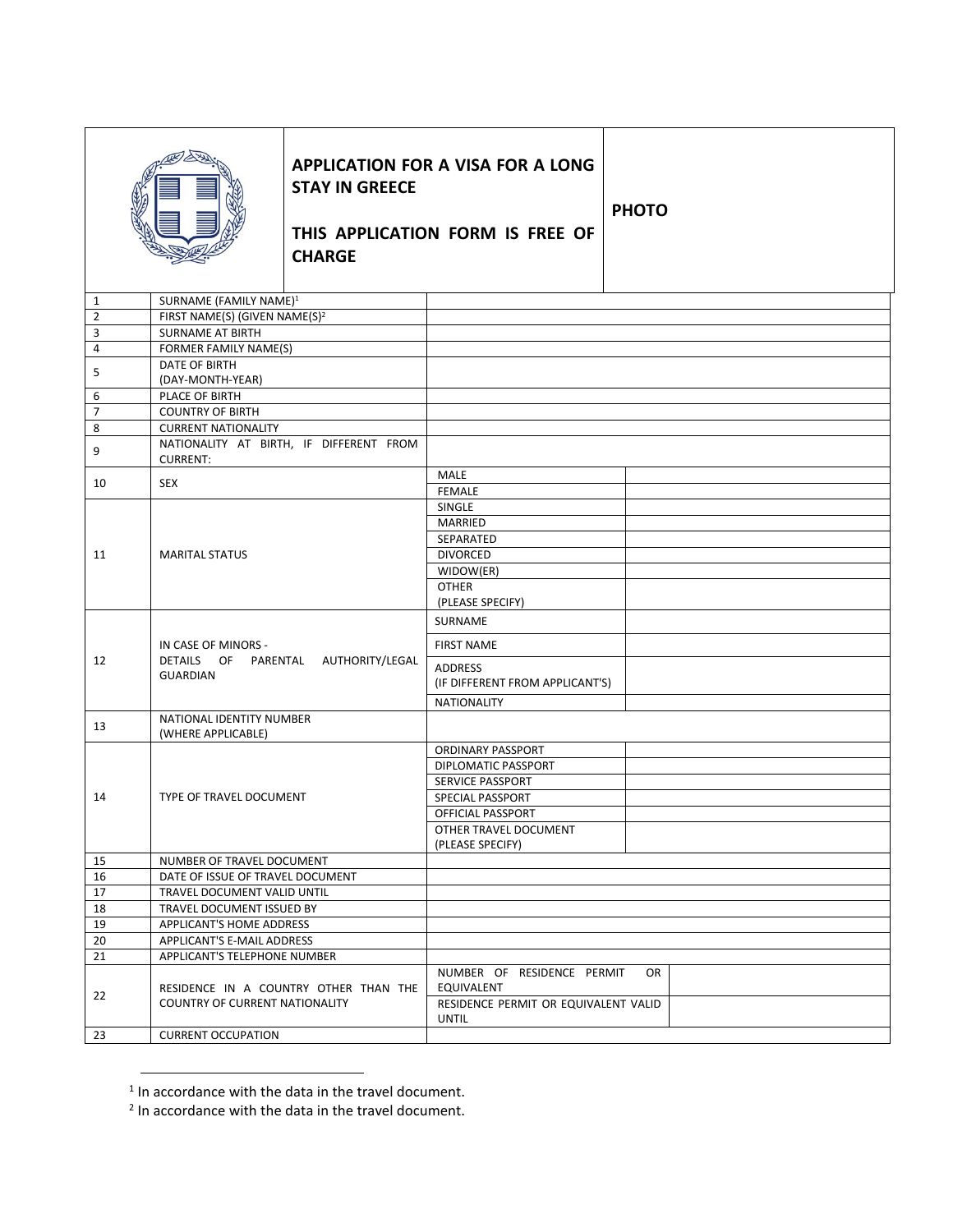|    |                                                                                                                 | <b>RESIDENCE - FAMILY REUNION</b>  |  |
|----|-----------------------------------------------------------------------------------------------------------------|------------------------------------|--|
| 24 |                                                                                                                 | RESIDENCE FOR EMPLOYMENT PURPOSES  |  |
|    |                                                                                                                 | RESEARCH,<br>STUDIES,<br>PRACTICAL |  |
|    |                                                                                                                 | TRAINING, VOCATIONAL TRAINING      |  |
|    |                                                                                                                 | <b>RESIDENCE - COMPANY STAFF</b>   |  |
|    | MAIN PURPOSE OF THE JOURNEY                                                                                     | RESIDENCE - INDEPENDENT FINANCIAL  |  |
|    |                                                                                                                 | <b>ACTIVITY - INVESTMENT</b>       |  |
|    |                                                                                                                 | <b>ACCREDITATION</b>               |  |
|    |                                                                                                                 | <b>OTHER</b>                       |  |
|    |                                                                                                                 | (PLEASE SPECIFY)                   |  |
| 25 | INTENDED DATE OF ARRIVAL IN GREECE                                                                              |                                    |  |
| 26 | APPLICANT'S ADDRESS IN GREECE                                                                                   |                                    |  |
| Α  | DATA OF THE INDIVIDUAL RESIDENT IN GREECE IN CASE OF APPLYING FOR A RESIDENCE VISA FOR FAMILY REUNION           |                                    |  |
| 27 | SURNAME (FAMILY NAME) OF THE RESIDENT                                                                           |                                    |  |
|    | INDIVIDUAL IN GREECE                                                                                            |                                    |  |
| 28 | FIRST NAME(S) (GIVEN NAME(S)) OF THE                                                                            |                                    |  |
|    | RESIDENT INDIVIDUAL IN GREECE                                                                                   |                                    |  |
| 29 | DATE OF BIRTH OF THE RESIDENT INDIVIDUAL IN                                                                     |                                    |  |
|    | <b>GREECE</b>                                                                                                   |                                    |  |
| 30 | NATIONALITY OF THE RESIDENT INDIVIDUAL IN                                                                       |                                    |  |
|    | <b>GREECE</b>                                                                                                   |                                    |  |
| 31 | NUMBER OF THE RESIDENCE PERMIT OF THE                                                                           |                                    |  |
|    | RESIDENT INDIVIDUAL IN GREECE<br>NUMBER OF PASSPORT OF THE RESIDENT                                             |                                    |  |
| 32 | INDIVIDUAL IN GREECE                                                                                            |                                    |  |
| 33 | INDIVIDUAL RESIDENT'S ADDRESS IN GREECE                                                                         |                                    |  |
| 34 | INDIVIDUAL RESIDENT'S TELEPHONE                                                                                 |                                    |  |
| 35 | INDIVIDUAL RESIDENT'S E-MAIL ADDRESS                                                                            |                                    |  |
|    |                                                                                                                 | <b>SPOUSE</b>                      |  |
|    |                                                                                                                 | CHILD OF THE INDIVIDUAL RESIDENT   |  |
|    | <b>FAMILY RELATIONSHIP</b>                                                                                      | CHILD OF HIS/HER SPOUSE            |  |
| 36 | (OF THE APPLICANT WITH THE INDIVIDUAL                                                                           |                                    |  |
|    | RESIDENT IN GREECE)                                                                                             | OTHER (PLEASE SPECIFY)             |  |
|    |                                                                                                                 |                                    |  |
|    | DATA OF THE EMPLOYER OR THE COMPANY IN CASE OF APPLYING FOR A RESIDENCE VISA FOR EMPLOYMENT PURPOSES, INCLUDING |                                    |  |
| B  | <b>SEASONAL WORK</b>                                                                                            |                                    |  |
|    | SURNAME (FAMILY NAME) OF THE EMPLOYER OR                                                                        |                                    |  |
| 37 | NAME OF THE COMPANY                                                                                             |                                    |  |
|    | FIRST NAME(S) (GIVEN NAME(S)) OF THE                                                                            |                                    |  |
| 38 |                                                                                                                 |                                    |  |
|    | EMPLOYER OR NAME OF THE COMPANY                                                                                 |                                    |  |
|    | SURNAME (FAMILY NAME) OF THE CONTACT                                                                            |                                    |  |
| 39 | PERSON IN THE COMPANY                                                                                           |                                    |  |
|    | FIRST NAME(S) (GIVEN NAME(S)) OF THE                                                                            |                                    |  |
| 40 | CONTACT PERSON IN THE COMPANY                                                                                   |                                    |  |
| 41 | <b>EMPLOYER OR COMPANY'S ADDRESS</b>                                                                            |                                    |  |
| 42 | <b>EMPLOYER OR COMPANY'S TELEPHONE</b>                                                                          |                                    |  |
| 43 | EMPLOYER OR COMPANY'S E-MAIL ADDRESS                                                                            |                                    |  |
|    | GREEK RESIDENCE PERMIT OR GREEK'S IDENTITY                                                                      |                                    |  |
| 44 | CARD OF THE EMPLOYER OR OF THE CONTACT                                                                          |                                    |  |
|    | PERSON IN THE COMPANY                                                                                           |                                    |  |
| 45 | <b>COMPANY'S GREEK TAX NUMBER</b>                                                                               |                                    |  |
|    |                                                                                                                 |                                    |  |
| C  | DATA OF THE EDUCATIONAL ESTABLISHMENT OR RESEARCH CENTRE IN CASE OF APPLYING FOR STUDYING OR RESEARCH PURPOSES, |                                    |  |
|    | PRACTICAL TRAINING OR VOCATIONAL TRAINING                                                                       |                                    |  |
| 46 | NAME OF THE EDUCATIONAL ESTABLISHMENT OR<br><b>RESEARCH CENTRE</b>                                              |                                    |  |
|    | ADDRESS OF THE EDUCATIONAL ESTABLISHMENT                                                                        |                                    |  |
| 47 | OR RESEARCH CENTRE                                                                                              |                                    |  |
|    |                                                                                                                 |                                    |  |
| 48 | <b>TELEPHONE</b><br>OF<br><b>THE</b><br>EDUCATIONAL                                                             |                                    |  |
|    | ESTABLISHMENT OR RESEARCH CENTRE<br>E-MAIL ADDRESS OF THE EDUCATIONAL                                           |                                    |  |
| 49 | ESTABLISHMENT OR RESEARCH CENTRE                                                                                |                                    |  |